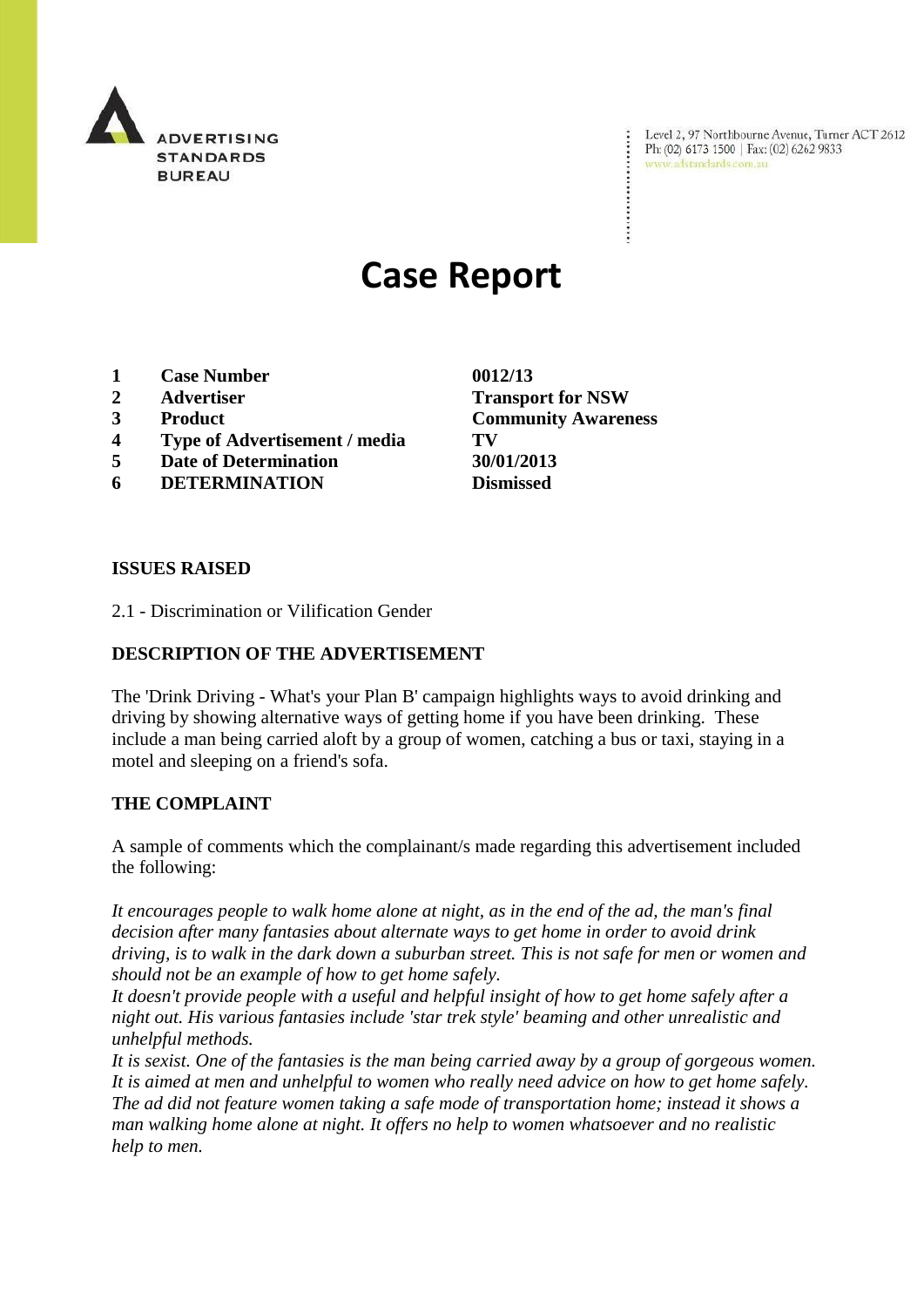#### **THE ADVERTISER'S RESPONSE**

Comments which the advertiser made in response to the complainant/s regarding this advertisement include the following:

*Transport for NSW is committed to reducing the number of deaths and injuries on our roads through evidence based campaigns, coupled with social marketing strategies and enforcement programs.*

*Drink driving continues to be a significant road safety issue. In 2011, there were 71 deaths and 1,176 injuries attributed to drink driving in NSW.*

*The 'Drink Driving – What's your Plan B?' campaign was launched in August 2012 and builds on previous education and enforcement messages.*

*While the campaign was designed to reach all drivers it recognises that the overwhelming majority of drivers involved in fatal crashes where an illegal level of alcohol is a factor are male. In 2011, 62 out of 64 drink drivers (or 97%) killed were men.*

*The campaign messages were developed to resonate most strongly with, and reach, young male drivers who are over represented in all alcohol related crashes. In 2011, male drivers between 17 and 39 years old made up 64% of drink drivers in fatal crashes. During the development of the campaign, research showed the campaign did test well though among both men and women.*

*Creatively, Transport for New South Wales (TfNSW) campaigns do not include the use of graphic shock-horror imagery because research shows that messages delivered through this style of campaign do not resonate with the target audience, who instead disassociate with the message. They have little value in delivering attitude or behaviour change for road users. The 'Plan B' campaign is about making positive choices to get home safely after a night out and highlights that driving is not an option. Plan B has taken a humorous and positive approach designed to engage the community in conversation about the topic.*

*The campaign promotes the fact that 'Some Plan B's are smarter than others' which is why a human cannonball, a science fiction teleporter and Grecian girls using a shoulder carriage as humorous ways to get home are incorporated into the television advertisement.*

*However, while the campaign uses humour to get the message across there are plenty of Plan B options, there is a serious tone to the advertisement as well and a clear message – if you drink and drive you run the risk of being breath tested by police, arrested and lose your licence (ie. 'RBT means you need a Plan B').*

*A range of legitimate Plan B options are promoted in the television advertisement (such as catching a train, bus or taxi, staying at a mate's house or in a motel room) and as part of the overall campaign. For example, the key messages on bus and taxi back advertisements are designed to encourage people to consider using these transport options as their Plan B (ie. 'Is this bus your Plan B?' and 'Is this taxi your Plan B?').*

*Digital also has a very strong role within this campaign, and the dedicated website, www.whatsyourplanb.net.au has a comprehensive overview of transport options to consider to avoid drink driving:*

*• Transport Info 131500 which has public transport information and links to download public transport apps.*

*• Taxi information.*

*• Links to source alternate accommodation; and*

*• for those who aren't too far from home, to walk.*

*These options are all better than the alternative – to drink and drive and face the consequences.*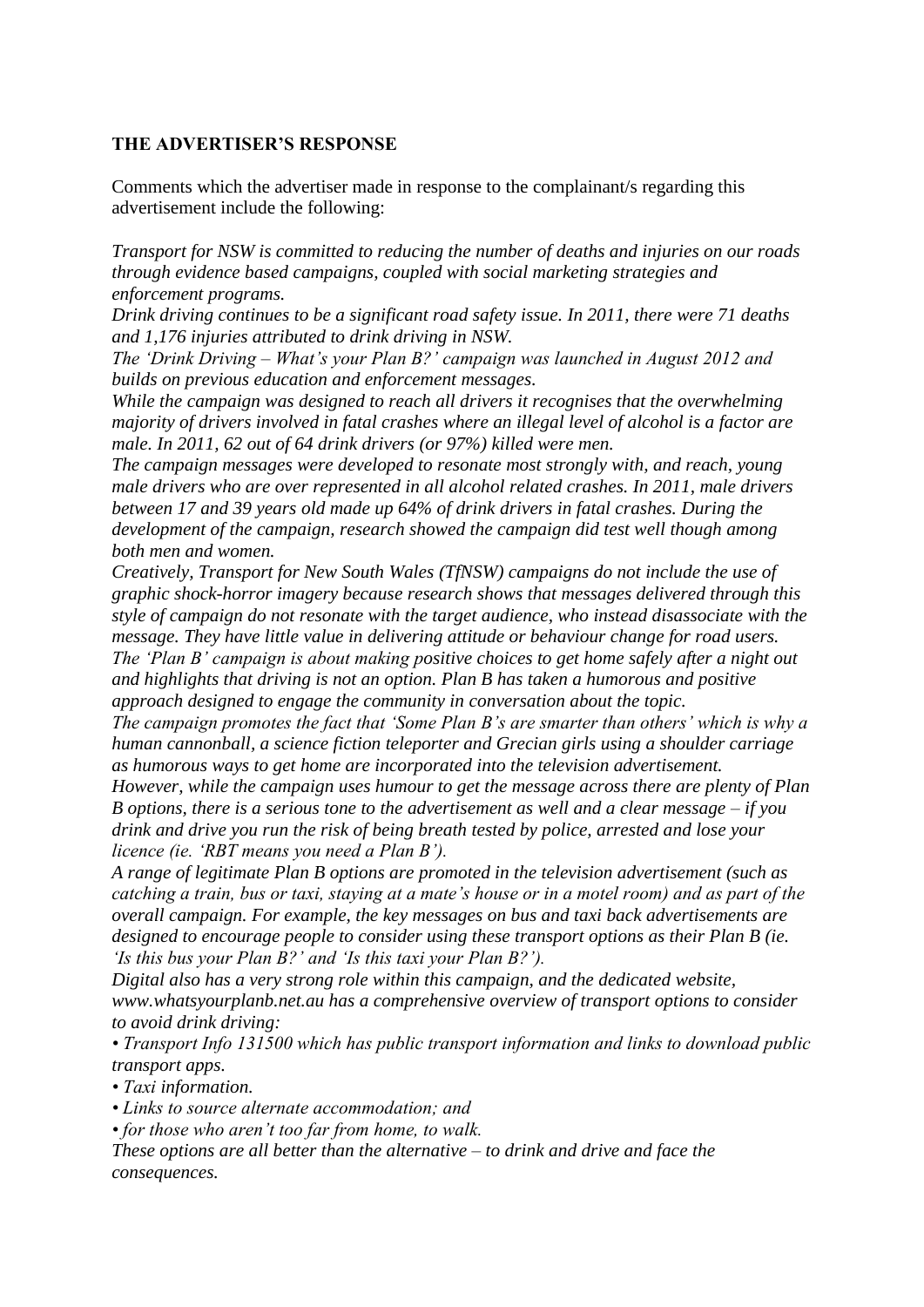*The NSW Government is committed to making public transport safer. In 2011, an additional 91 NightRide services a week were introduced on trains bringing the total number of services to 903 a week.*

*Work is continuing by TfNSW and Roads and Maritime Services (RMS) on establishing other late night alternative transport schemes with local communities, such as courtesy buses from venues.*

*Walking is another important way that people get home and is a safer option than drink driving. With most transport options there is a part of the journey that people still need to walk. Unfortunately people do take risks and make poor decisions when they drink.*

*Many alcohol affected pedestrians involved in crashes are extremely intoxicated, having a BAC over 0.15. Ensuring that people do not drink to this level is also important and if you notice that your friends are very drunk, look out for them and help them get home safely. There are a number of strategies that are used to reduce the risk of alcohol affected pedestrians being hit by cars such as providing taxi ranks close to venues, using pedestrian fencing around trouble spots and other engineering treatments to make the roads around venues safer for pedestrians.*

*TfNSW and RMS also use radio advertisements to raise driver awareness of pedestrians around venues and sporting events where they are more likely to encounter alcohol affected pedestrians.*

*Overall, initial research has indicated the Plan B campaign has shown strong cut through in targeting young males through state-wide marketing and the selection of media channels based on the preferences of the target audience.*

*TfNSW will continue to monitor the relevance and effectiveness of the Plan B campaign through an ongoing campaign tracking and evaluation program.*

# **THE DETERMINATION**

The Advertising Standards Board ("Board") considered whether this advertisement breaches Section 2 of the Advertiser Code of Ethics (the "Code").

The Board noted the complainant's concerns that the advertisement is discriminates against women and shows scenes that are unsafe.

The Board viewed the advertisement and noted the advertiser's response.

The Board considered whether the advertisement complied with Section 2.1 of the Code which requires that 'advertisements shall not portray or depict material in a way which discriminates against or vilifies a person or section of the community on account of race, ethnicity, nationality, gender, age, sexual preference, religion, disability, mental illness or political belief.'

The Board noted that the advertisement features two men at a pub drinking beer when one man asks the other "so are you driving?" The young man then imagines several options for how he will get home that night rather than driving. These include traditional methods such as taxi, bus, train and walking, as well as fanciful methods such as by chariot, being fired from a canon and by teleportation.

The Board noted the complainant's concerns that depicting the man being carried in a fancy